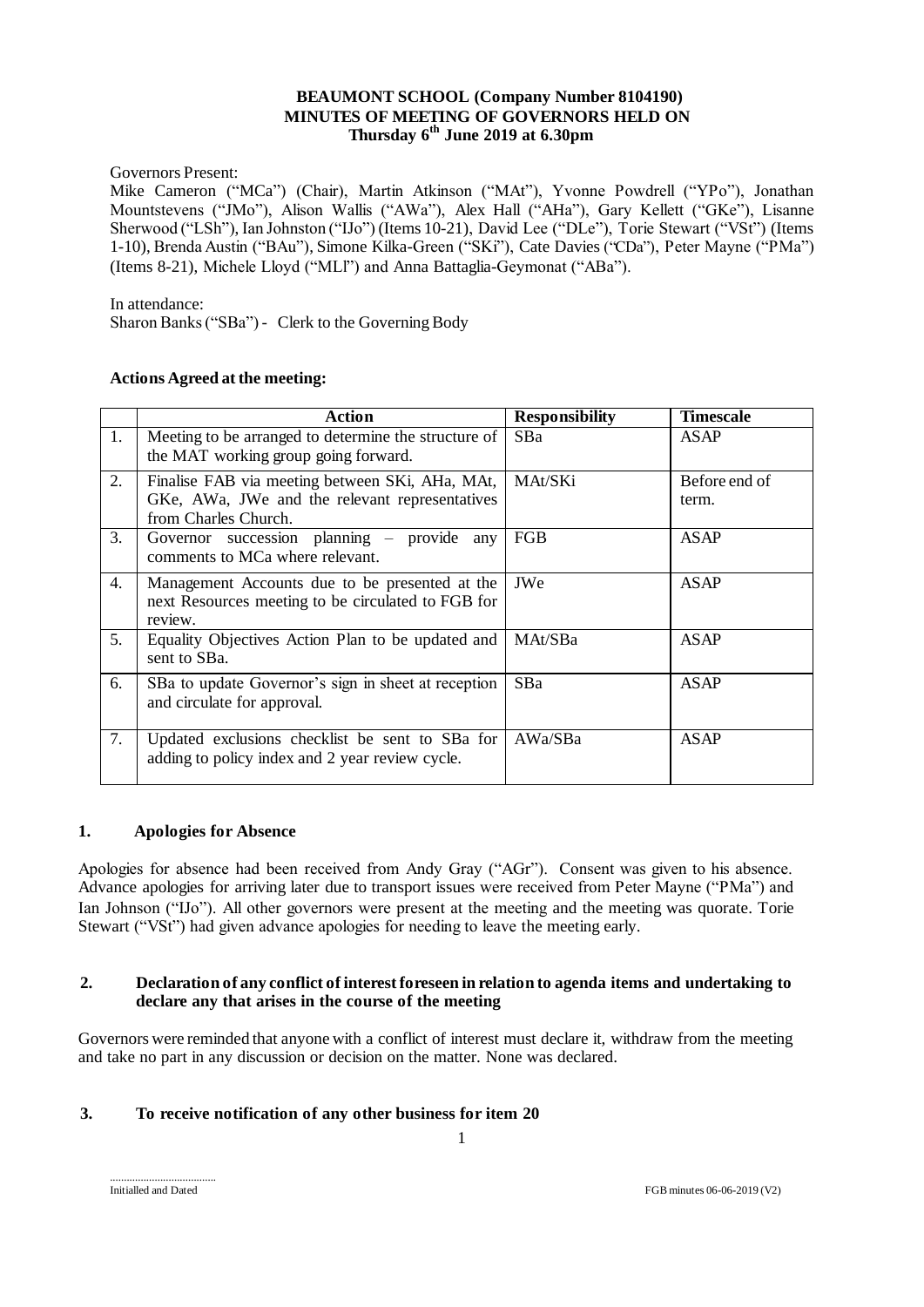There were no items of additional business.

# **4. Approval of minutes of the meetings on 14th March 2019 and matters arising**

The minutes of the meeting on 14<sup>th</sup> March 2019 were agreed as drafted. The action points from the meeting were considered as follows:

|     | <b>Action</b>                                                                                                             | <b>Responsibility</b>                   | <b>Timescale</b>                           | <b>Update</b>                                           |
|-----|---------------------------------------------------------------------------------------------------------------------------|-----------------------------------------|--------------------------------------------|---------------------------------------------------------|
| 1.  | SKi to send MAt information about requiring<br>Charity Commission consent to determine<br>next steps.                     | SKi/MAt                                 | <b>ASAP</b>                                | In progress                                             |
| 2.  | Investigate possible link for students with<br>London School of Hygiene and Tropical<br>Medicine.                         | <b>DLe</b>                              | Update<br>at<br>next meeting<br>$6th$ June | In progress                                             |
| 3.  | Meeting to be arranged to determine the<br>structure of the MAT working group going<br>forward.                           | MCa                                     | Update<br>at<br>next meeting<br>$6th$ June | <b>SB</b><br>to<br>set<br>meeting<br>via<br>Doodle poll |
| 4.  | When developing the schedule for next year's<br>meetings ensure the FGB meeting occurs last.                              | MAt                                     | <b>ASAP</b>                                | Complete                                                |
| 5.  | Present draft communications plan at the next<br>FGB.                                                                     | MAt/CCr,<br>Governor<br>Representatives | Update<br>at<br>next meeting<br>$6th$ June | Complete and<br>in progress                             |
| 6.  | EEF new tool kit for Governors to be added as<br>agenda item for the next CTL committee<br>agenda.                        | SBa                                     | <b>ASAP</b>                                | Complete                                                |
| 7.  | Finalise FAB via meeting between SKi, AHa,<br>MAt, GKe, AWa, JWe and the relevant<br>representatives from Charles Church. | MAt/JWe                                 | <b>ASAP</b>                                | Meeting to be<br>set before end<br>of term.             |
| 8.  | Develop and share checklists for future PE<br>process following IRP training.                                             | AWa                                     | <b>Next FGB</b>                            | Complete; on<br>agenda                                  |
| 9.  | Check frequency required for IRP<br>and<br>exclusion training.                                                            | LSh                                     | <b>Next FGB</b>                            | Complete                                                |
| 10. | Risk Register to be uploaded once updates<br>submitted to SBa.                                                            | MAt/SBa                                 | <b>ASAP</b>                                | Complete                                                |

*MAt/SKi*

In relation to item 7 above, it was agreed for a meeting to be set before the end of term and for MAt and SKi to liaise.

In relation to action point 9 above, it was reported that it was a requirement for all Governors to complete exclusions training every two years. It was noted that IRP trained staff must also refresh their training every two years.

### **5. Student and House Leadership Update**

It was reported that the school had been pleased to see good engagement from the students particularly by them having submitted proposed changes to the school for consideration. MAt reported that whilst the dark coat rule remained in force, the school had agreed to make an adjustment with regards to haircuts thus ensuring the students felt their input and recommendations were making a difference going forward.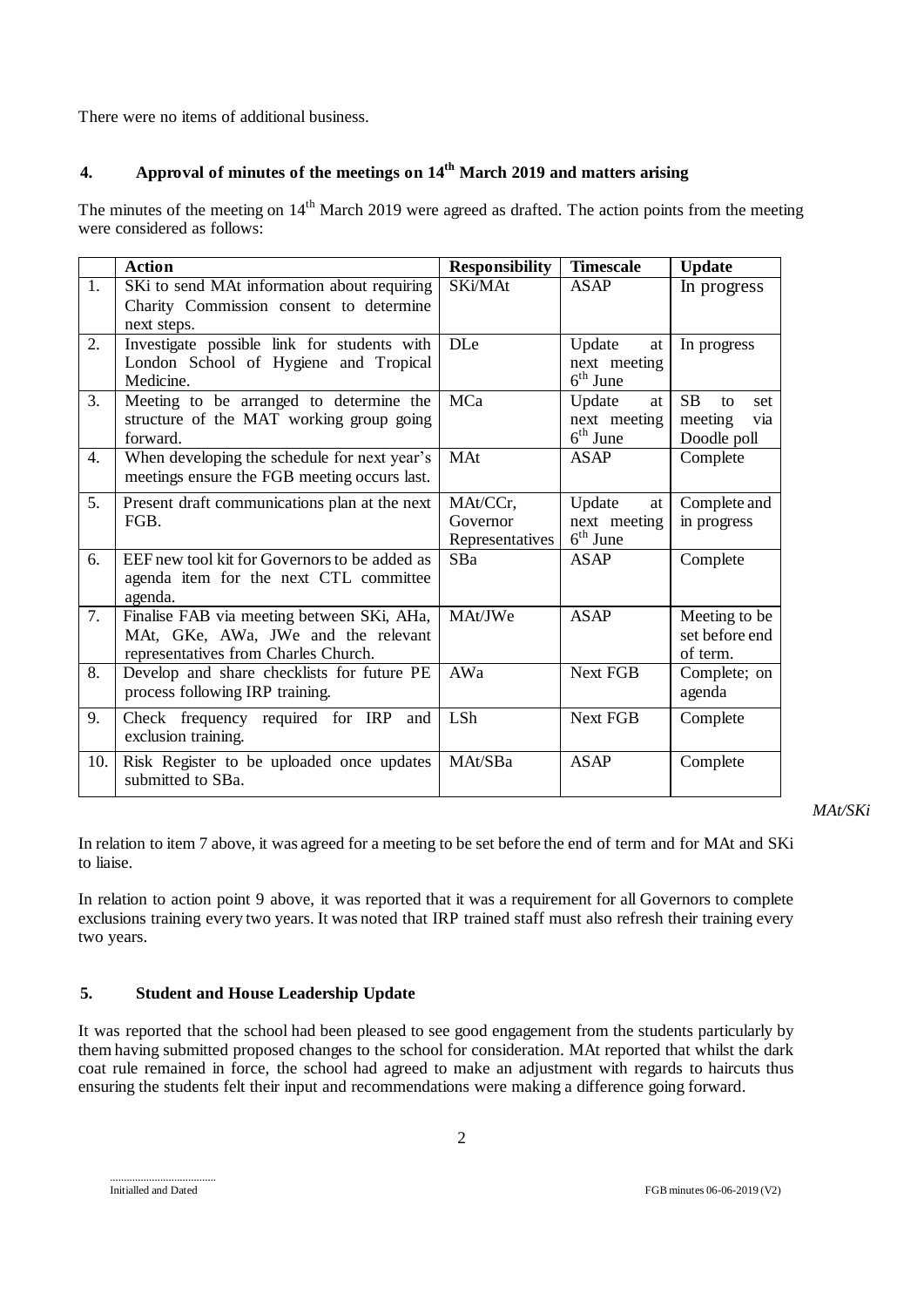Governors were advised that the Year 8 students were running a Colour Run fundraising initiative the following Saturday. It was noted that the students had demonstrated great initiative in implementing this event including sourcing charity water bottles from local supermarkets, and an inflatable start line from Runners World.

It was noted that another group of students had been working with the Geography department lead and would be running an assembly later in the term about plastic reduction.

Governors thanked MAt for his report and commended the school and students on the progress made to date.

# **6. Committee reports and updates:**

### **A. Resources**

Governors had considered the minutes of the last committee meeting which had been distributed prior to the meeting. There were no questions arising.

# **B. Community, Teaching and Learning**

Governors had considered the minutes of the last committee meeting which had been distributed prior to the meeting. There were no questions arising.

# **7. Acknowledgement of receipt and review of the Management Accounts**

Governors noted the monitoring report for Period 6 which had been distributed prior to the meeting and had no questions arising. Governors asked whether a more recent set of accounts could have been provided to the FGB, and it was noted that because of the meeting cycle this academic year there had been several weeks delay between the last Resources meeting and this FGB.

It was agreed that the more recent report prepared for review at the next Resources meeting taking place the following week would be distributed via email in the meantime for Governors' review, and it was noted that the new meeting dates and order of meetings to be implemented from September should address any timing lags going forward. *JWe*

# **8. Equality Objectives Action Plan Progress**

Governors had considered the Equality Objectives Action Plan Progress report which had been circulated prior to the meeting.

Governors advised they were pleased with the overall plan, requesting a couple of enhancements with *MAt*regards to wording and formatting.

### *PMa joined the meeting*

Governors asked if there was a more active way of monitoring in terms of identifying specific groups. There was a general discussion about the difficulty in obtaining accurate figures and there being different thresholds for different groups. The school advised that notwithstanding the areas highlighted within the action plan, there was no observed problem with exam results for minority groups.

Governors commended the school on these initiatives and looked forward to the next review in the Autumn Term.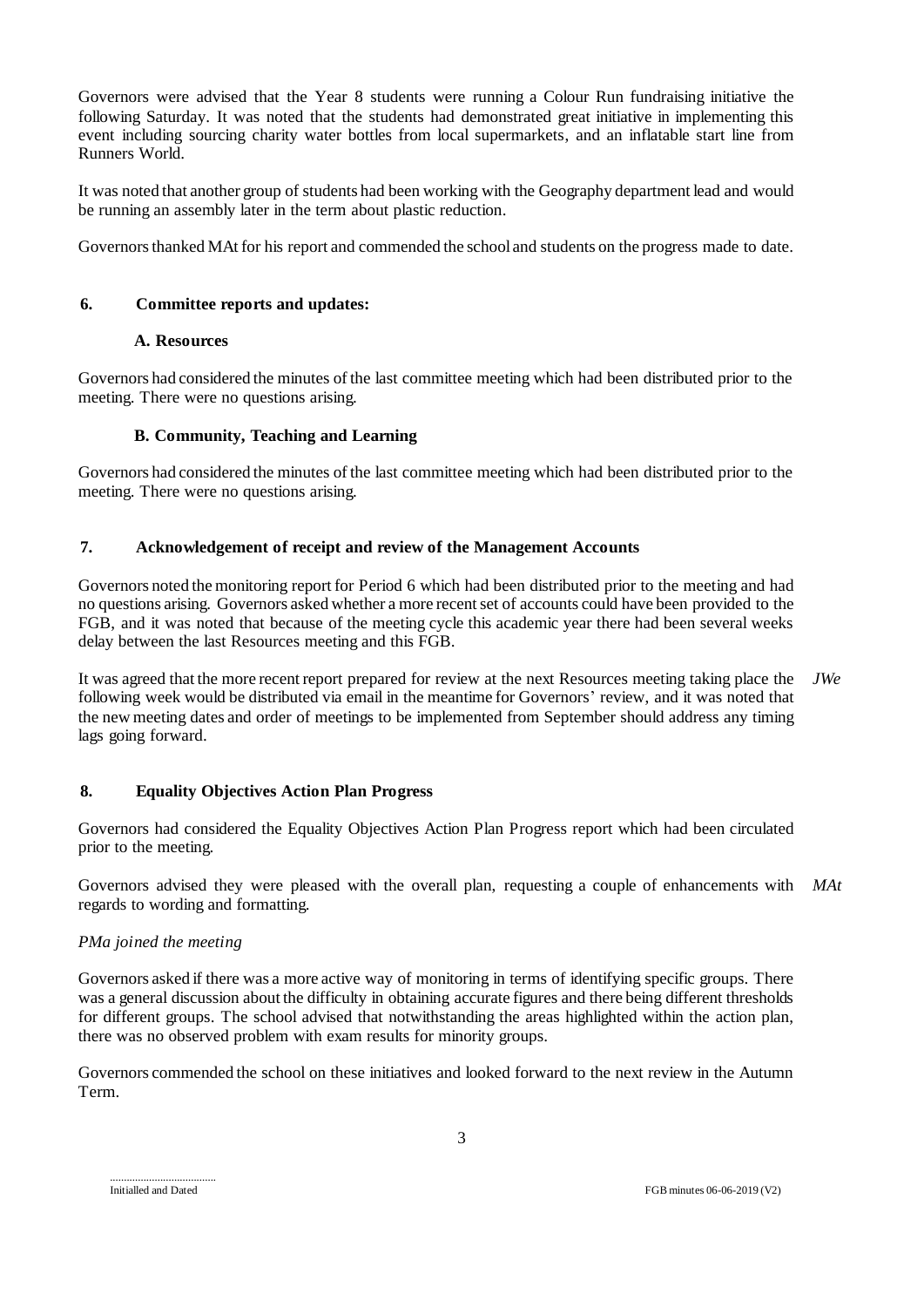# **9. Chair's Update**

It was reported that the proposed amendments to the new Articles of Association were still in the process of being reviewed by the ESFA which had required that certain amendments be considered and approved by the Charity Commission, which was in progress. It was agreed that a MAT meeting would still be held later in the month to determine the way forward which SBa would arrange.

Regarding Governor positions and succession planning, Governors were asked to pass any comments to the Chair as soon as possible.

Regarding Governor visits, there was a discussion about the most effective process to record visits going forward. It was agreed that given the very clear high level of Governor commitment a formal visit report was not necessary and instead the sign in sheet held in school reception for Governors would be amended to capture more detail about who the Governor was visiting, the purpose of the visit and whether it was a subject specific link visit. SBa to update and circulate for approval. *SBa*

In closing, the Chair updated the Governors on the key changes in the new edition of the Governance Handbook. It was reported that there was a stronger emphasis on parental engagement, a new subsection on work load considerations, further clarification regarding criminal records checks and safeguarding and that it was proposed that there would legislation put in place regarding sexual relationships in education in the future.

# **10. Head's Update (including approval of the Plan for School Improvement ("PSI") 2019/2020)**

Governors had considered the draft PSI for 2019/2020 which had been distributed prior to the meeting.

A Governor asked why the objective of becoming a MAT was not listed on the new plan. After a detailed discussion it was agreed that given the PSI was a one year plan and as there was no straightforward route to becoming a MAT, and it was clear that the overarching focus of the 2019/2020 plan was working with other schools, the plan was approved by the Governors as drafted.

Governors commended the school on the quality of the content of the PSI.

### *IJo joined the meeting*

Regarding staffing, MAt was pleased to report a low turnover of staff of only 4.

Regarding recruitment, it was noted that the school was still seeking to fill a DT/Product Design Teacher and Caretaker position.

It was reported that due to seven successful appeals, next year's Year 7 cohort would have forms of thirty one students.

MAt was reported to Governors that there had been an error made in papers distributed for the Year 11 GCSE English exam. It was noted this had been reported immediately to the exam board, that school had implemented the necessary measures to avoid any repeat going forward, and were awaiting a response from the exam board as to the outcome.

As part of the SEC2 (Science Block Build) update, MAt was pleased to report that the steels had been put in place and the target completion date was October half term. It was noted that current items of focus were finalising the sources for the gas and water supply.

*VSt left the meeting*

......................................

*SBa*

*All*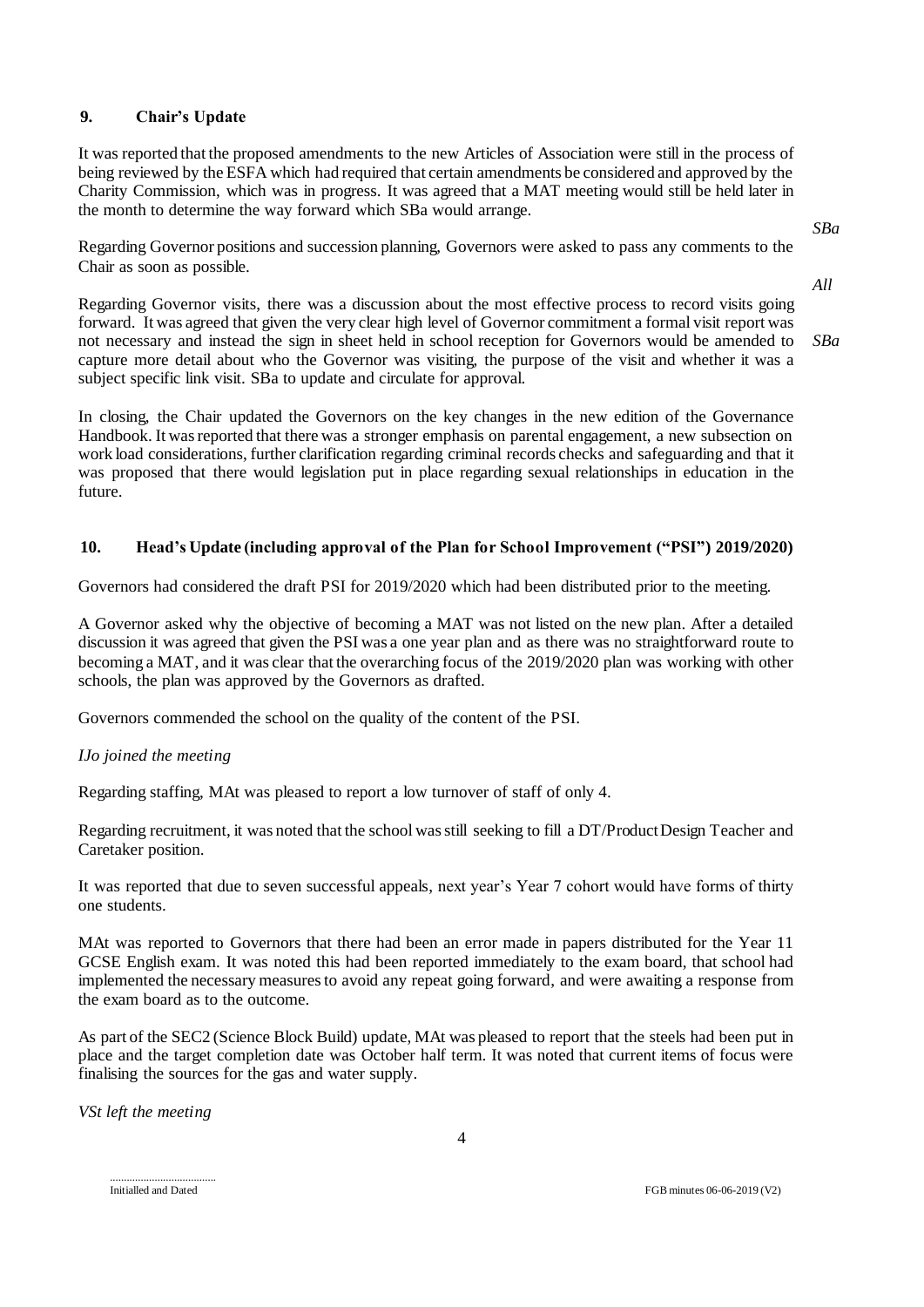Regarding CIF, Governors noted that although the school's bid for a new hall was not successful this year the school planned to resubmit it again next year. MAt advised Governors that having identified the best location on the school site for a new hall this would conflict with the plans as part of the SEC 2 project to build a pavilion for dining purposes. Governors agreed that it would be a waste of money to proceed with a pavilion in the wrong place, and it supported the school's decision to reserve those funds to use when appropriate.

MAt reported that good progress had been made with regards to the snagging works for FAB, advising that the door locks in A block had been replaced, both the boys and girls changing rooms had been put on a mag lock system lockable by a timer and the delivery of a new door that meets fire standards was awaited. It was noted that a final meeting would be held on the 13th June to resolve outstanding issues with drains. Governors recommended the school close off any outstanding items after that meeting.

Regarding fundraising, it was reported that £26,840 one off donations had been received.

It was reported that the staff appraisal process was being updated to incorporate knowledge based targets to assist in the focus on developing professional knowledge.

In terms of upcoming events, MAt highlighted to the Governors that as mentioned earlier in the meeting, the Year 8 cohort were running the Colour Run charity event on the coming Saturday.

Governors thanked MAt for his report and commended the staff and students on these initiatives.

### **11. Update on Phase Two: CIF Project**

It was agreed that this had been covered in the Head's update in the previous item.

#### **12. Report on results of the stakeholder surveys carried out during 2018/2019 academic year (Kirkland Rowell Report)**

MAt reported that the school was pleased with the 91% response rate to the recent student survey, with 62.8% of students giving an overall "excellent" performance score. It was agreed that on the basis that 300 schools participate in the survey overall it was worth reviewing and proved useful for benchmarking.

Governors had no further questions and thanked MAt for his report.

### **13. Update on MAT discussions**

It was agreed this was covered in the Chair's update.

#### **14. Safeguarding**

A Governor advised that they had visited school to review the single central record in April and there had been no issues arising. It was noted that there were no further safeguarding updates since the last meeting.

### **15. Review of draft checklist for Permanent Exclusions**

Governors had considered the draft checklist which had been distributed prior to the meeting.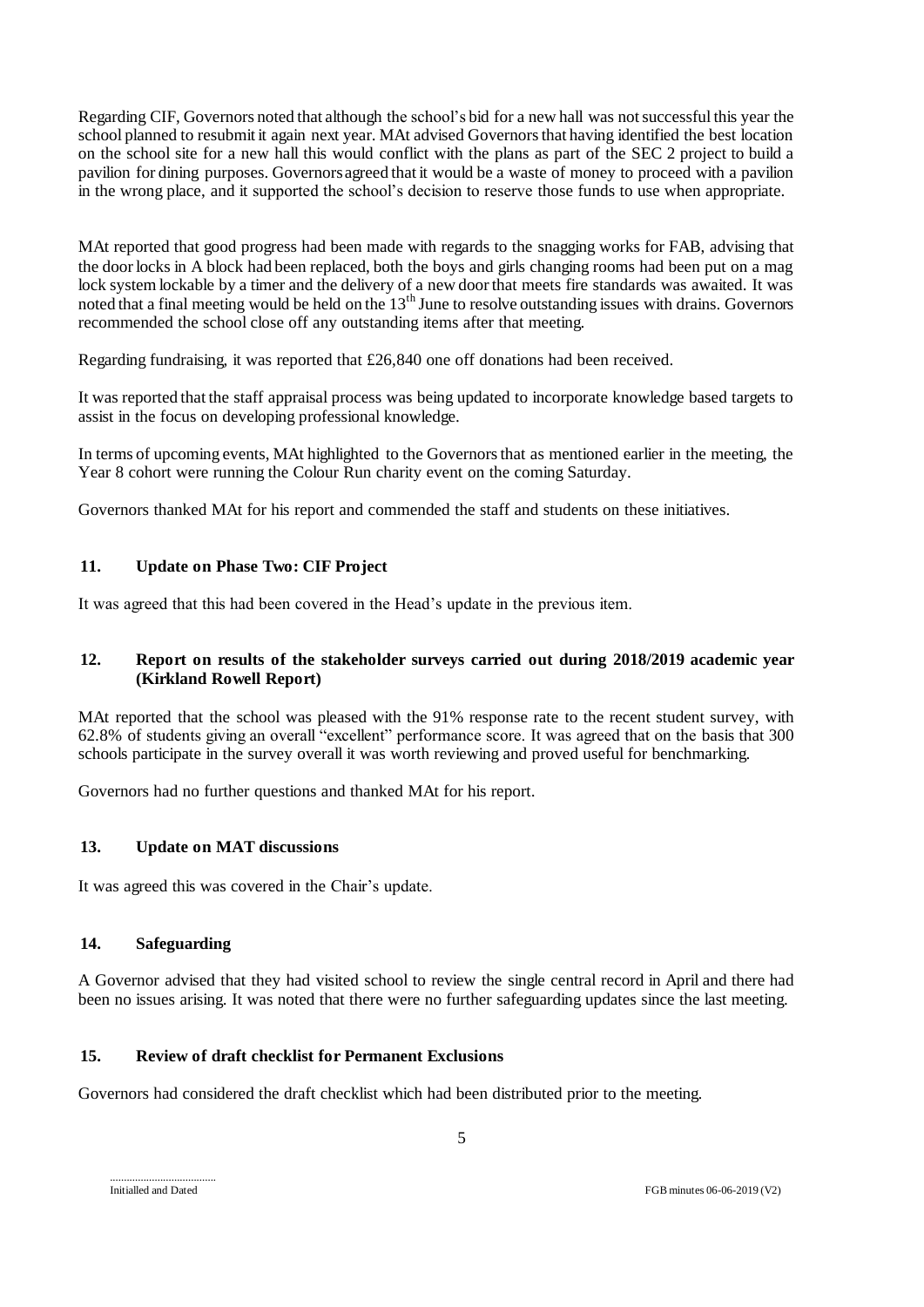The reporting Governor asked for feedback. It was suggested that the home school agreement be added to the list. It was agreed this would be added and sent to SBa for the policy index. Governors advised that the document was concise and a very useful for future reference with all the key checks listed in one document. It was agreed that in order to keep it up to date the checklist should be added to the policy index and put on a two year review cycle. To be actioned by SBa once the updated document has been forwarded.

*AWa/SBa*

### **16. Ratification of the decision on the Catering Tender**

MAt reported that four companies had presented as part of the tender process. The Governors were provided with a detailed outline of process conducted and the areas upon which these companies were assessed. As the outcome of this process, the school recommended that the Governors agree to renew the contract with Chartwells. Governors requested that a minimum return be guaranteed and approved the school's recommendation.

#### **17. Agree continuation or otherwise of the BeauSandVer Trust and future treatment of the BeauSandVer Company Accounts**

It was agreed to carry this over to the next meeting for discussion.

#### **18. \* Policies – consideration and approval of the following policies (bearing in mind the responsibility to carry out an equality impact assessment in accordance with the school's Public Sector Equality Duty under the Equality Act 2010):** *SBa*

Governors noted their responsibility as part of the review and approval of all policies and procedures to ensure that none of the policies/procedures approved had any disproportionate benefit or detriment and did not contain any discriminatory statements or have an adverse impact on any disadvantaged or vulnerable group.

#### **i) consideration and approval of the following policies:**

### **a) Whistleblowing Policy (recommended by resources committee due May 2019)**

Governors had considered the updated policy which had been distributed prior to the meeting. The policy was agreed.

It was agreed that the document approved at the meeting did not have any disproportionate benefit or detriment and did not contain any discriminatory statements or adverse impacts. A statement to this effect would be included in the document as confirmation it they had undergone an equality impact assessment in accordance with the school's Public Sector Equality Duty under the Equality Act 2010.

### **19. Governor Development Co-ordinator Update**

LSh advised that HFL were offering 12 online courses and requested that Governors ensure they had received their login in order to utilise this benefit. Governors were reminded that the Hertfordshire Governors Annual Conference would be held on Saturday 16<sup>th</sup> November 2019.

# **20. To receive any other business as notified in item 3**

No other additional business was raised.